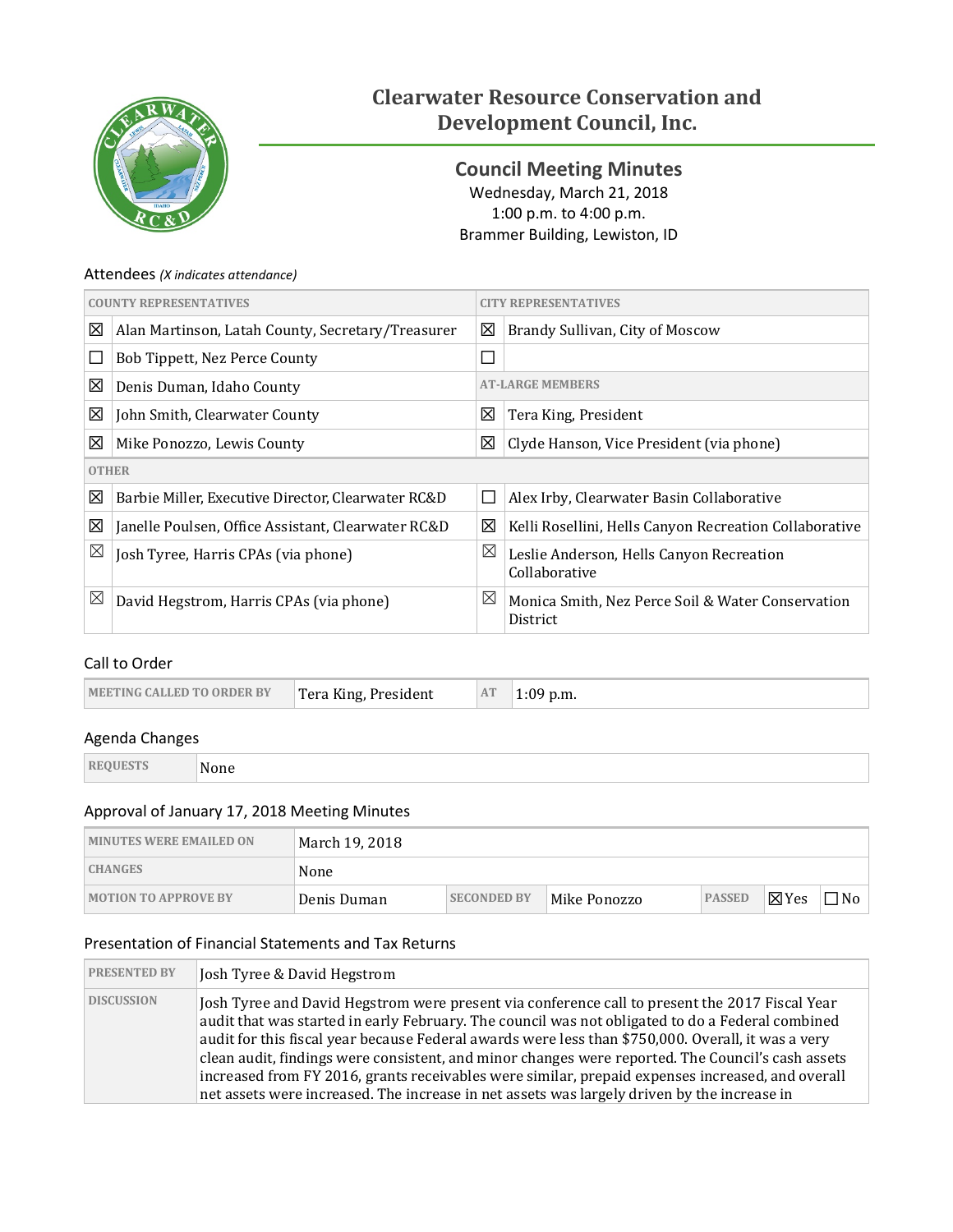|                             |  | Year 2018.  |                    |              | temporarily restricted funds, or basic grants and funds awarded, that will be available during Fiscal |       |           |  |
|-----------------------------|--|-------------|--------------------|--------------|-------------------------------------------------------------------------------------------------------|-------|-----------|--|
| <b>MOTION TO APPROVE BY</b> |  | Denis Duman | <b>SECONDED BY</b> | Mike Ponozzo | <b>PASSED</b>                                                                                         | ∥⊠Yes | $\Box$ No |  |

#### Treasurer's Report

| <b>PRESENTED BY</b>         |                                                                                                                                                                                                                  | Alan Martinson |                    |             |               |                 |     |
|-----------------------------|------------------------------------------------------------------------------------------------------------------------------------------------------------------------------------------------------------------|----------------|--------------------|-------------|---------------|-----------------|-----|
| <b>DISCUSSION</b>           | Alan Martinson presented the Treasurer's Report and the Transaction Report by Class, as of<br>February 28, 2018. Alan described the details of the Report, including any discrepancies and<br>negative balances. |                |                    |             |               |                 |     |
| <b>MOTION TO APPROVE BY</b> |                                                                                                                                                                                                                  | Mike Ponozzo   | <b>SECONDED BY</b> | Denis Duman | <b>PASSED</b> | $\boxtimes$ Yes | ∩N⊓ |

#### Executive Director's Report

| <b>PRESENTED BY</b>                                                                                                            | Barbie Miller                                                                                                                                                             |                           |  |  |  |  |
|--------------------------------------------------------------------------------------------------------------------------------|---------------------------------------------------------------------------------------------------------------------------------------------------------------------------|---------------------------|--|--|--|--|
|                                                                                                                                | <b>EXECUTIVE COMMITTEE VOTES BY EMAIL</b>                                                                                                                                 |                           |  |  |  |  |
|                                                                                                                                | Approved hiring a temporary CBYCC and RC&D Program Assistant for 30 hours per Approved on Feb. 5, 2018<br>week at \$16-20 per hour from April 2, 2018 to August 17, 2018. |                           |  |  |  |  |
|                                                                                                                                | Approved the professional services contract with Ecosystem Management for the<br>Maggie Creek Fire Response Guide.                                                        | Approved on Feb. 12, 2018 |  |  |  |  |
|                                                                                                                                | Approved to recruit and hire 4 new crew leaders for CBYCC and rehire 2 returning<br>Approved on Mar. 2, 2018<br>crew leaders for the 2018 season at \$16-20 per hour.     |                           |  |  |  |  |
| Approved a cash contribution of \$150 for the Two Degrees Northwest Artisan Trail Approved on Mar. 14, 2018<br>Guide.          |                                                                                                                                                                           |                           |  |  |  |  |
| Approved to recruit and hire 32 new CBYCC crew members for the 2018 season at<br>Approved on Mar. 14, 2018<br>\$7.25 per hour. |                                                                                                                                                                           |                           |  |  |  |  |
| <b>GENERAL UPDATES</b>                                                                                                         |                                                                                                                                                                           |                           |  |  |  |  |

Don Larson

• The Council wants to show our sympathy for the family of Don Larson, who passed away on March 1, 2018. He was an area forester who was a faithful Council volunteer for many years. We have signed a card that will be sent to his family.

Meetings and Association Updates

- There is an upcoming annual CEDA meeting that Denis Duman and Mike Ponozzo will be attending.
- Barbie Miller and Clyde Hanson both attended the recent Idaho RC&D meeting via conference call. There was discussion of yearly dues for \$200 for each local RC&D to pay for overhead costs.
- There is an upcoming National RC&D conference in Loomington, Minnesota on September 22-26, 2018. Our Council will not be attending.
- Barbie Miller got an email stating that the National RC&D has hired new management. Instead of hiring a CEO, they finalized discussions with a state services organization to use their association management services. This is a team of people who have expertise in management, finance and accounting, membership development, communications, marketing, IT and website development, and meeting and event management.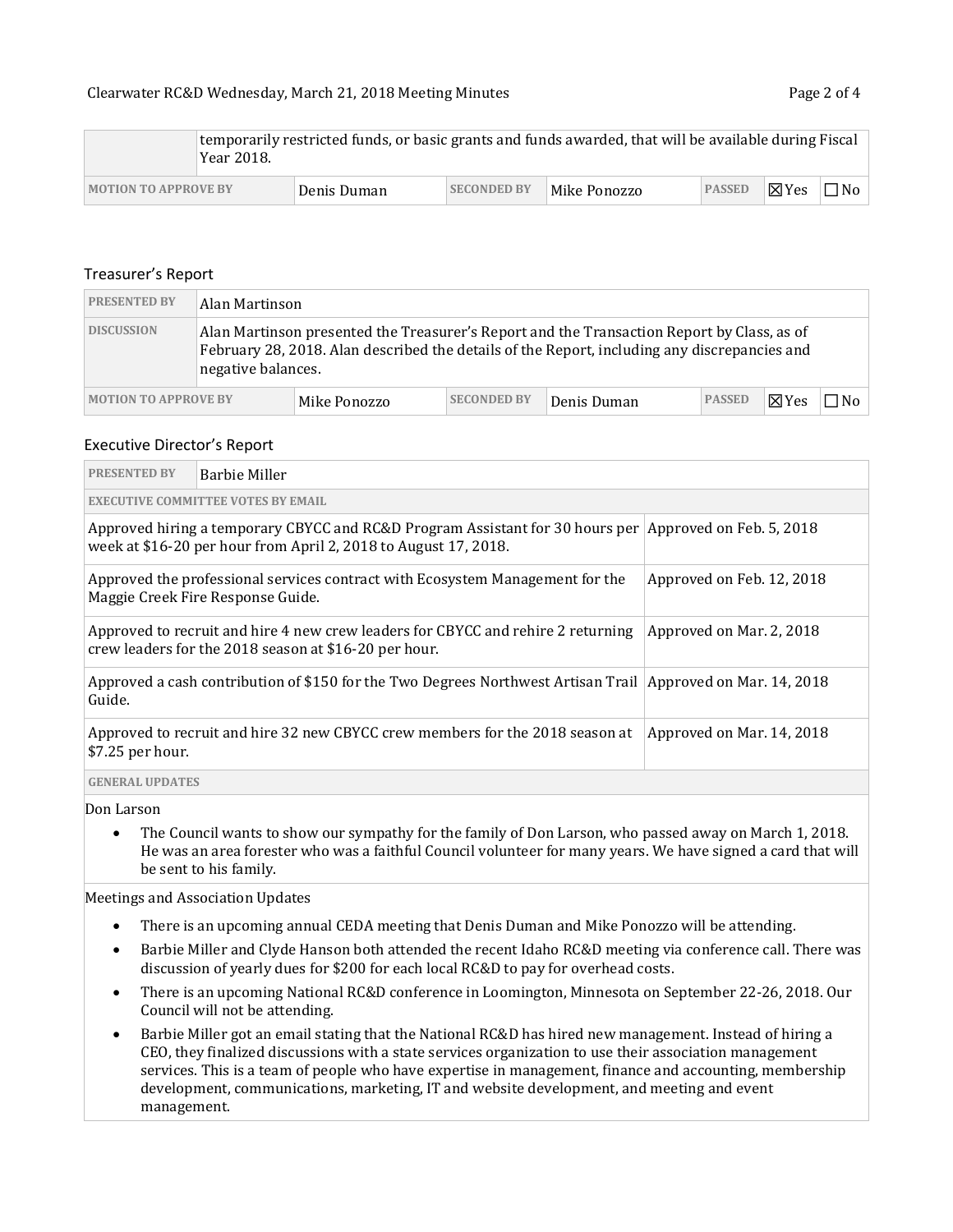Barbie attended a NASCA webinar entitled, "Partnering with Your Resource Conservation & Development Council," on March 7, 2018. She forwarded notes from the webinar to Council members. This webinar was a great reminder that RC&Ds are valuable in providing the bridge between various government agencies and other organizations.

Sponsor Contributions Update

- All counties have contributed.
- Roughly half of the cities have contributed.
- So far, Grangeville is the only city that has declined to contribute and questioned how the council benefits them.
- Overall, we have received about \$3,840 of the \$5,470 requested.

Audit Updates

• The audit is an ongoing process that will be wrapped up shortly.

#### Office Assistant Update

- Janelle is still in the process of learning and has come very far.
- Her 3-month performance review is coming up and will be sent out to the Council within the next week or two for approval.

QuickBooks Update

• Barbie and Janelle have been working in QuickBooks to track programs separately from grant funds by assigning classes and jobs. This change will allow us to provide better reporting on projects and better meet the changing requirements for our Forest Service agreements.

#### **PROJECT UPDATES**

CBYCC

- Tera has printed several posters to be circulated to different areas to help recruit CBYCC members.
- So far, we have received 5-6 crew leader applications and 12 crew member applications.
- The crew member application process will be open until April 16, 2018.
- Barbie will be hold interviews for these positions, as well as for the program assistant position.

#### Igniting Innovations

• Igniting Innovations has received their 3D printer, and they are working on getting it set up and getting the proper training on how to use it.

Two Degree Northwest

- Two Degrees Northwest has applied for a grant from Idaho Commerce. If awarded, Clearwater County will sponsor the grant because the funds must be awarded to a city, county, or tribal government.
- The Executive Committee approved a contribution of \$150 to be counted as matching funds.

Community Fire Assistance

• The BLM and the Department of Lands are working on the planning stages of the Maggie Creek Fire Response Guide and will be setting up a meeting in early April.

#### New Project Proposal: Hells Canyon Recreation Collaborative

| <b>PRESENTED BY</b> | Kelli Rosellini & Leslie Anderson                                                                                                                                                                                                                                                                                                                                                                                        |
|---------------------|--------------------------------------------------------------------------------------------------------------------------------------------------------------------------------------------------------------------------------------------------------------------------------------------------------------------------------------------------------------------------------------------------------------------------|
| <b>DISCUSSION</b>   | Kelli Rosellini and Leslie Anderson came to the meeting to request fiscal sponsorship for the Hells<br>Canyon Recreation Collaborative. The collaborative was formed to help restore and maintain sites<br>for people to utilize the recreation opportunities within Hells Canyon. Their goal is to not see a fee<br>imposed to users and they want to collaborate a volunteer labor crew to help with restoration. They |